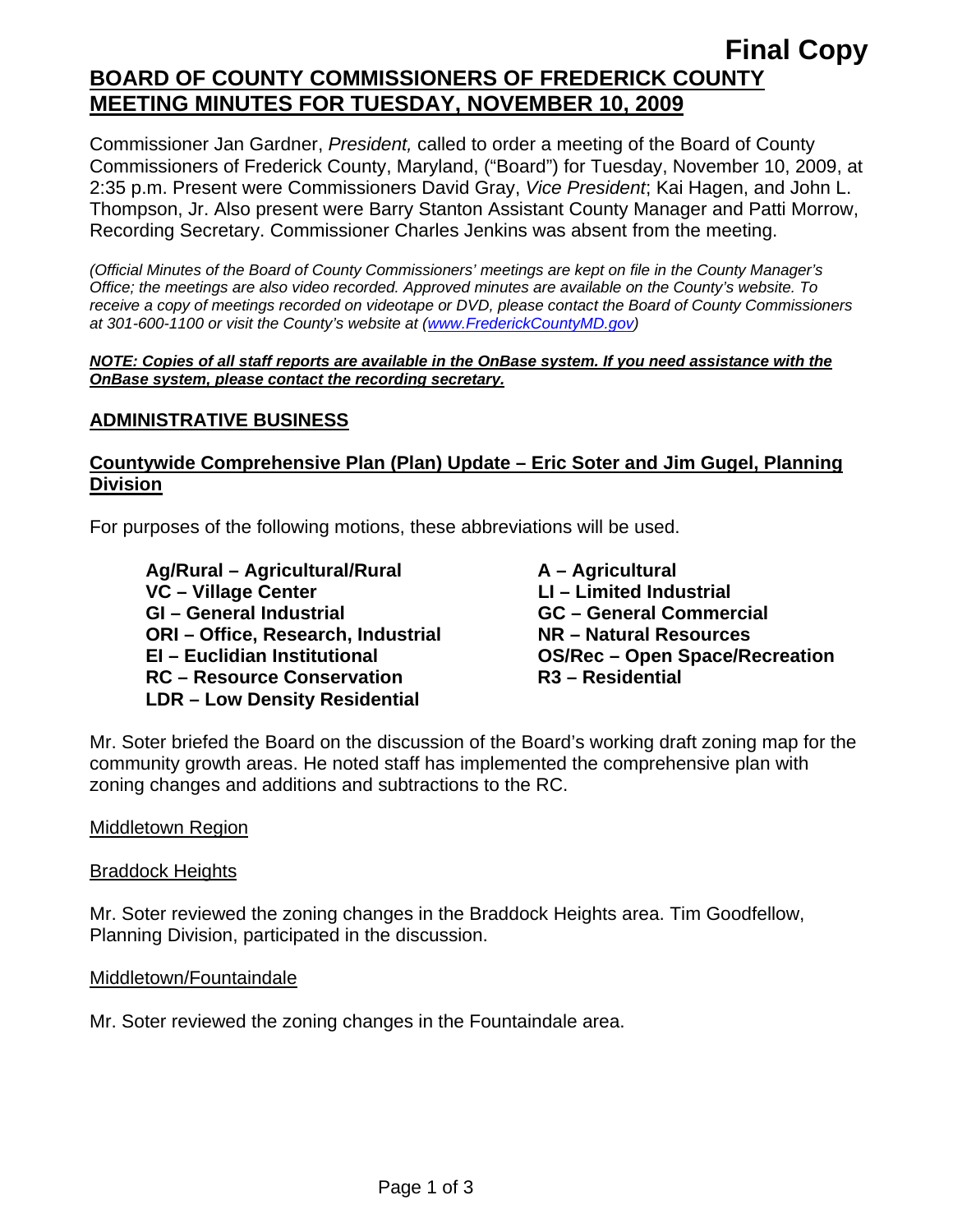# **Final Copy BOARD OF COUNTY COMMISSIONERS OF FREDERICK COUNTY MEETING MINUTES FOR TUESDAY, NOVEMBER 10, 2009**

## **Myersville**

Mr. Soter reviewed the zoning changes in the Myersville area.

By consensus, the Board moved to change the zoning classification on Tax Map 46, part of Parcels 13, 19 and 392 from A to RC.

## Thurmont Region

### **Emmitsburg**

Mr. Soter reviewed the zoning changes in Emmitsburg. Denis Superczynski, Planning Division participated in the discussion.

Commissioner Thompson moved to change the EI zoning classification to A on the portion of Tax Map 8, Parcel 48 that spans the southeast side of U.S. 15 as indicated on the draft zoning map. The motion failed for lack of a second.

### Urbana Region

#### Monrovia

Mr. Soter reviewed the zoning changes in the Monrovia area.

Commissioner Thompson moved to change the zoning classification on Tax Map 88, Parcels 24, 44 and 45 (Lansdale property) to A. The motion failed for lack of a second.

#### Urbana

Mr. Soter reviewed the zoning changes in the Urbana area.

#### Walkersville Region

#### Libertytown

Mr. Soter reviewed the zoning changes in the Libertytown area.

Commissioner Thompson moved to change the comprehensive plan designation from LDR to Ag/Rural and the zoning classification from R3 to A on Tax Map 51A, Parcel 62 (Mayne property). Commissioner Gray seconded the motion that failed 1-3 with Commissioners Gardner, Gray and Hagen opposed and Commissioner Jenkins absent.

#### **Walkersville**

Mr. Soter reviewed the zoning changes in Walkersville.